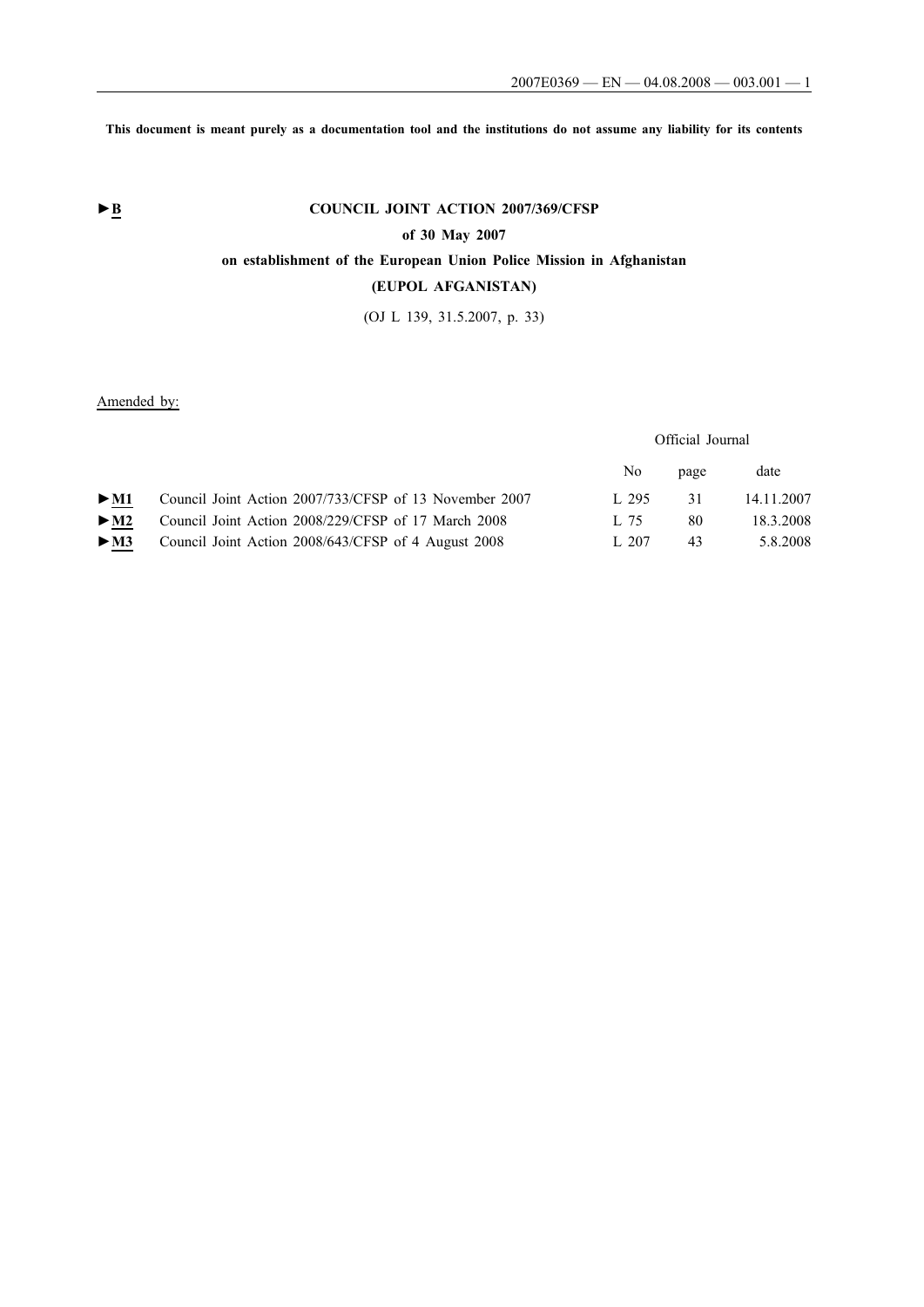### **COUNCIL JOINT ACTION 2007/369/CFSP**

#### **of 30 May 2007**

# **on establishment of the European Union Police Mission in Afghanistan**

## **(EUPOL AFGANISTAN)**

#### THE COUNCIL OF THE EUROPEAN UNION,

Having regard to the Treaty on the European Union, and in particular Article 14 and the third subparagraph of Article 25 thereof,

#### Whereas:

- (1) On 16 November 2005, the Council agreed on the Joint Declaration 'Committing to a new EU Afghan Partnership' which stated the commitment of the European Union (EU) and the Government of the Islamic Republic of Afghanistan (the Government of Afghanistan) 'to a secure, stable, free, prosperous and democratic Afghanistan as laid out in the Afghan Constitution adopted on 4 January 2004 (14 Dalwa 1383). Both parties wish to see Afghanistan play a full and active role in the international community and are committed to building a prosperous future free from the threats of terrorism, extremism and organised crime'.
- (2) On 31 January 2006, the Afghanistan Compact (London) was launched. This Agreement affirmed the commitment of the Government of Afghanistan and the international community and established an effective mechanism for coordinating Afghan and international efforts over the next five years to work towards conditions where the Afghan people can live in peace and security under the rule of law, with good governance and human rights protection for all, and can enjoy sustainable economic and social development.
- (3) The Afghanistan Compact supports the Afghan Government's interim National Development Strategy (i-ANDS) which lays out their vision and investment priorities. The i-ANDS reflects a process of national consultation, underpinning the benchmarks in the Afghanistan Compact and the targets set in Afghanistan's Millennium Development Goals.
- (4) On 13 October 2006 the Joint EU Assessment Mission report was presented to the Political and Security Committee (PSC), containing an analysis of the situation of the rule of law in Afghanistan as well as recommendations for a way forward to strengthen the EU's contribution to the sector in Afghanistan and to make a strategic impact. The Joint Assessment Mission report recommended, *inter alia*, that the EU could consider contributing further to support the police sector through a police mission, and that a fact finding mission could be sent to Afghanistan in order to explore further the feasibility of such a mission.
- (5) A fact-finding mission was sent to Afghanistan between 27 November and 14 December 2006. Following on from its conclusions of 11 December 2006, on 12 February 2007, the Council approved the Crisis Management Concept (CMC) for an EU police mission to Afghanistan in the field of policing with linkages to the wider rule of law and agreed that the mission would provide added value. The mission will work towards an Afghan police force in local ownership, that respects human rights and operates within the framework of the rule of law. The mission should build on current efforts, and follow a comprehensive and strategic approach, in line with the CMC. In doing so, the mission should address issues of police reform at central, regional and provincial levels.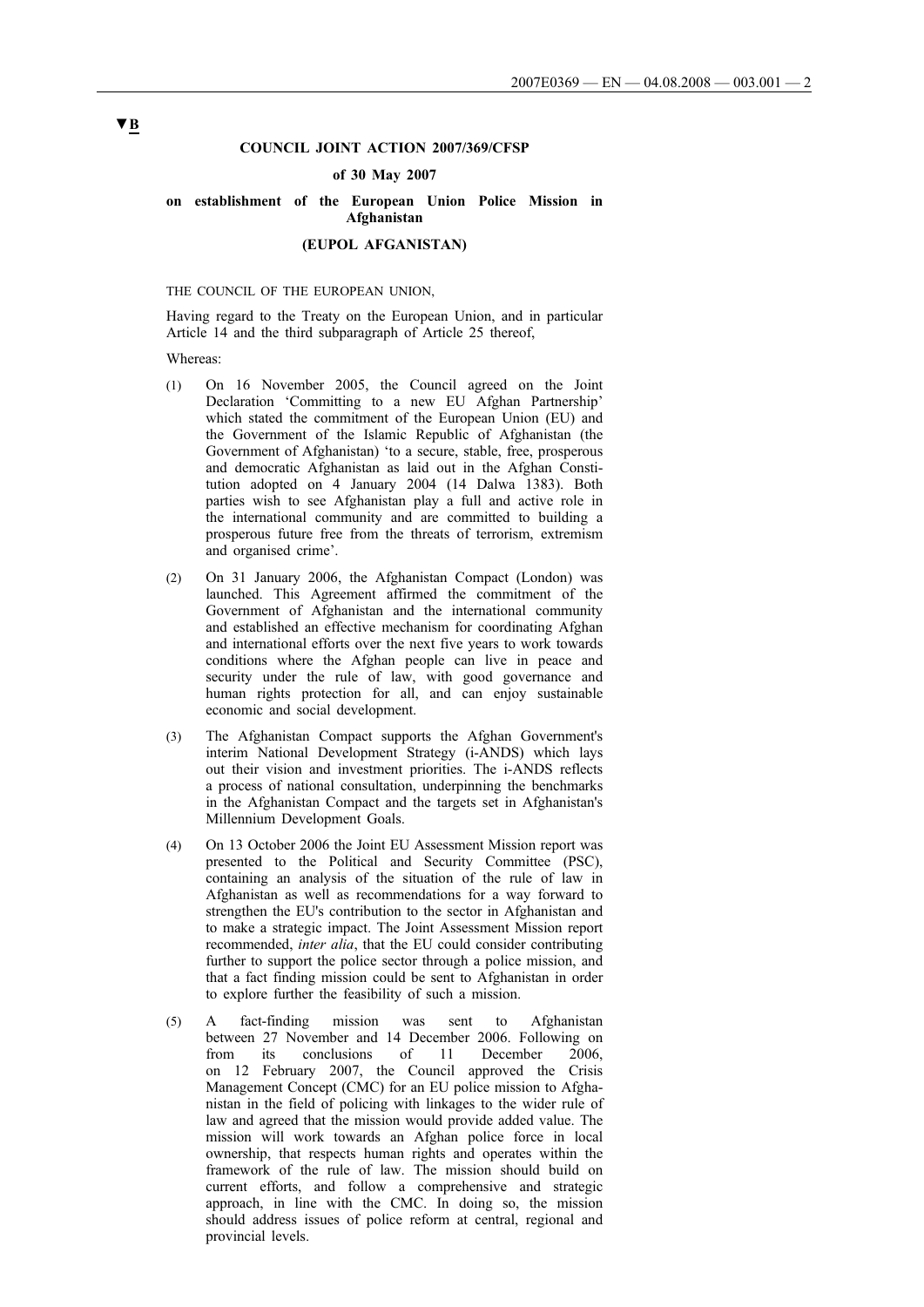- (6) On 23 March 2007, the United Nations Security Council adopted Resolution 1746 (2007) on the extension of UN Assistance Mission in Afghanistan's (UNAMA) mandate, which, *inter alia*, welcomes the decision by the EU to establish a police mission in the field of policing with linkages to the wider rule of law and counter-narcotics, to assist and enhance current efforts in the area of police reform at central and provincial levels, and looks forward to the early launch of the mission.
- (7) On 23 April 2007, the Council approved the Concept of Operations (CONOPS) for an EU police mission to Afghanistan (EUPOL AFGHANISTAN) with linkages to the wider rule of law.
- (8) In a letter of invitation of 16 May 2007 the Government of Afghanistan invited the EU to launch an EU police mission to Afghanistan.
- (9) The EU police mission will be set in the wider context of the international community's effort to support the Government of Afghanistan in taking responsibility for strengthening the rule of law, and in particular, in improving its civil police and law enforcement capacity. Close coordination between the EU police mission and other international actors involved in security assistance, including the International Security Assistance Force (ISAF), as well as those providing support to police and rule of law reform in Afghanistan, will be ensured.
- (10) As stated in the CONOPS, and given the need for a tangible EU commitment to police reform, and the linkage to the objectives of the Afghanistan Compact, the envisaged minimum time frame of the mission shall be three years. Owing to the unpredictability of the situation and to the need to ensure a flexible approach, and in accordance with the assessment criteria set out in the CONOPS and in the OPLAN, the size and scope of the Mission should be subject to a six-monthly review.
- (11) The mandate of the Mission will be implemented in the context of a situation which may deteriorate and could harm the objectives of the Common Foreign and Security Policy (CFSP) as set out in Article 11 of the Treaty,

HAS ADOPTED THIS JOINT ACTION:

## *Article 1*

#### **Mission**

1. The European Union hereby establishes a European Union Police Mission to Afghanistan ('EUPOL AFGHANISTAN' or the 'Mission') for a period of three years, comprising a planning phase beginning on 30 May 2007, and an operational phase beginning no later than 15 June 2007.

EUPOL AFGHANISTAN shall operate in accordance with the objectives set out in Article 3 and carry out the tasks as set out in Article 4.

#### *Article 2*

## **Planning Phase**

1. During the planning phase of the Mission, the Head of Mission shall be assisted by a planning team comprising the necessary staff to respond to Mission preparation needs.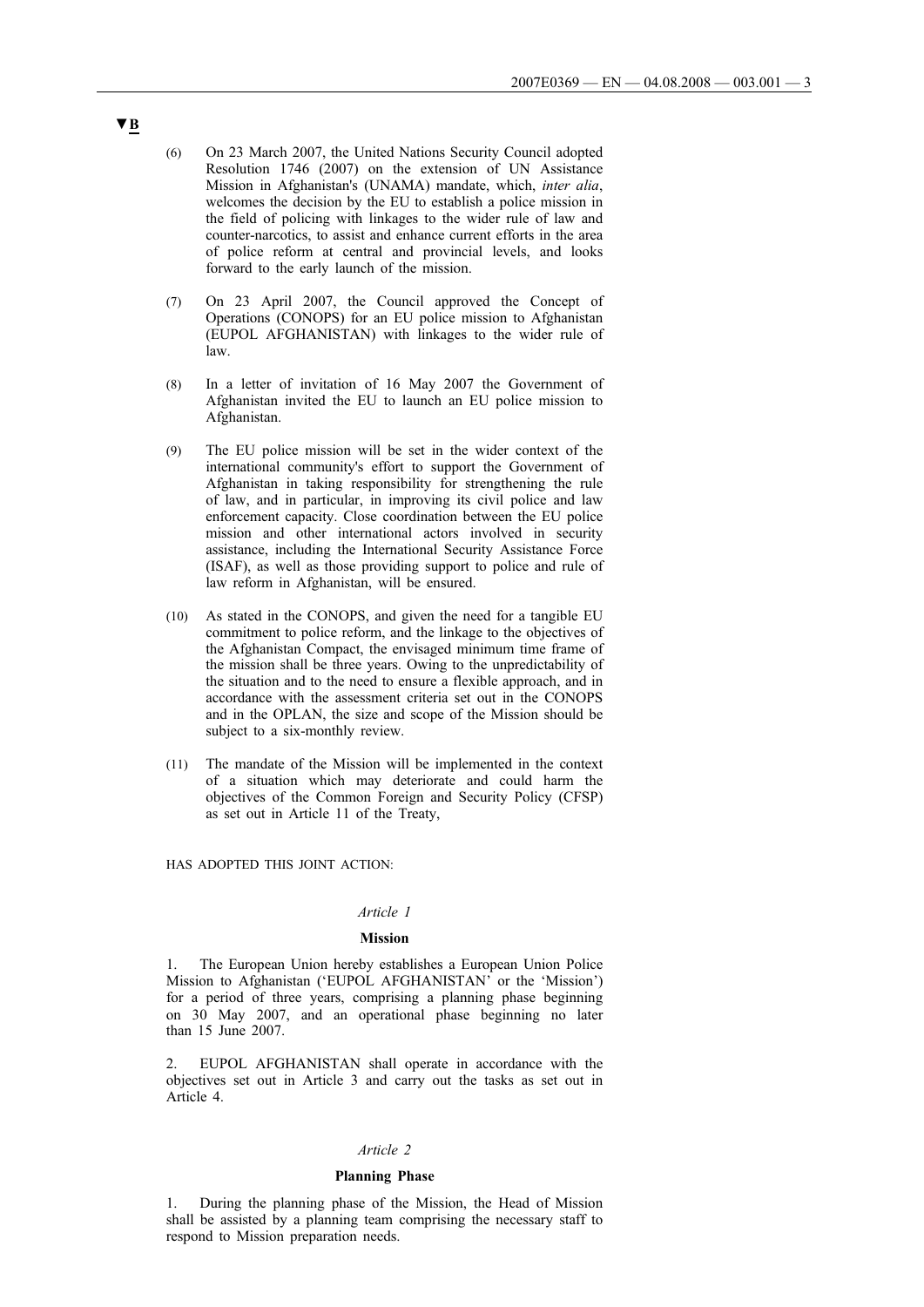2. The Head of Mission, assisted by the planning team, shall draw up the Operational Plan (OPLAN) and develop all technical instruments necessary to execute EUPOL AFGHANISTAN.

3. A comprehensive risk assessment shall be carried out as a priority in the planning process and shall be updated as necessary, focussing specifically on the security risks associated with Mission activities. The OPLAN shall take into account updated risk assessments and shall include a security plan.

4. During the Planning Phase, the Head of Mission shall work closely with the EU Special Representative (EUSR) for Afghanistan, the Commission and Member States currently involved in police reform in Afghanistan.

5. The Head of Mission shall work closely and coordinate with the Government of Afghanistan and relevant international actors, as appropriate, including NATO/ISAF, Provincial Reconstruction Team (PRT) Lead Nations, the UN (United Nations Assistance Mission Afghanistan (UNAMA)), and third states currently involved in police reform in Afghanistan.

6. The Council shall approve the OPLAN.

#### *Article 3*

#### **Objectives**

EUPOL AFGHANISTAN shall significantly contribute to the establishment under Afghan ownership of sustainable and effective civilian policing arrangements, which will ensure appropriate interaction with the wider criminal justice system, in keeping with the policy advice and institution building work of the Community, Member States and other international actors. Further the Mission will support the reform process towards a trusted and efficient police service, which works in accordance with international standards, within the framework of the rule of law and respects human rights.

#### *Article 4*

## **Tasks**

1. In order to fulfil the objectives set out in Article 3, EUPOL AFGHANISTAN shall:

- (a) work on strategy development, while placing an emphasis on work towards a joint overall strategy of the international community in police reform, taking into account the Afghanistan Compact and the i-ANDS;
- (b) support the Government of Afghanistan in coherently implementing their strategy;
- (c) improve cohesion and coordination among international actors; and
- (d) support linkages between the police and the wider rule of law.

These tasks will be further developed in the OPLAN.

EUPOL AFGHANISTAN shall be a non-executive Mission. It shall carry out its tasks through, amongst other means, monitoring, mentoring, advising and training.

3. EUPOL AFGHANISTAN shall, as appropriate, coordinate, facilitate and provide advice on projects implemented by Member States and third states under their responsibility, in areas related to the Mission and in support of its objectives.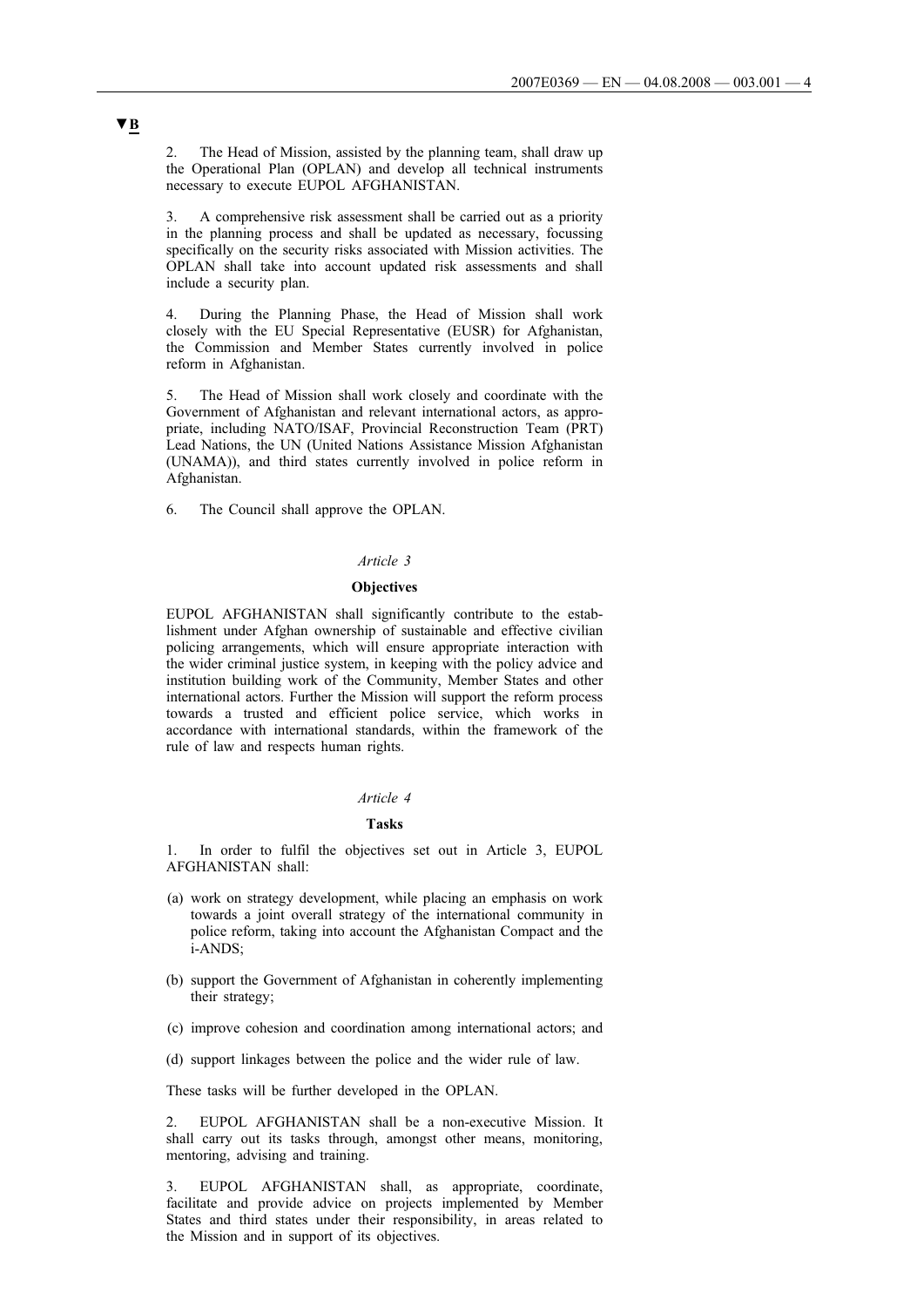## **Structure of the Mission**

1. The Mission will have its Head Quarters (HQ) in Kabul comprising:

- (i) the Head of Mission;
- (ii) Central Staff Advisers, including a Senior Mission Security Officer (SMSO);
- (iii) a Training Section;
- (iv) Advice and Mentoring Sections;
- (v) an Administration Department.

The Mission will include, as appropriate, a support element in Brussels.

2. Mission staff shall be deployed at the central, regional and provincial level in light of the security assessment. Technical arrangements will be sought with ISAF and Regional Command/PRT Lead Nations for information exchange, medical, security and logistical support including accommodation by Regional Commands and PRTs.

#### **▼M1**

3. In addition, a number of Mission staff will be deployed to improve strategic coordination in police reform in Afghanistan, as appropriate, and in particular with the International Police Coordination Board (IPCB) Secretariat in Kabul. The IPCB Secretariat shall be located, as appropriate, at the EUPOL AFGHANISTAN HQ.

### *Article 5a*

#### **Civilian Operation Commander**

1. The Civilian Planning and Conduct Capability (CPCC) Director shall be the Civilian Operation Commander for EUPOL AFGHA-NISTAN.

2. The Civilian Operation Commander, under the political control and strategic direction of the PSC and the overall authority of the SG/HR, shall exercise command and control of EUPOL AFGHA-NISTAN at the strategic level.

3. The Civilian Operation Commander shall ensure proper and effective implementation of the Council's decisions as well as the PSC's decisions, including by issuing instructions at strategic level as required to the Head of Mission.

4. All seconded staff shall remain under the full command of the national authorities of the sending State or EU institution. National authorities shall transfer Operational Control (OPCON) of their personnel, teams and units to the Civilian Operation Commander.

5. The Civilian Operation Commander has overall responsibility for ensuring that the EU's duty of care is properly discharged.

6. The Civilian Operation Commander and the EUSR shall consult each other as required.

## **▼B**

#### *Article 6*

## **Head of Mission**

1. Brigadier General Friedrich Eichele is hereby appointed Head of Mission of EUPOL AFGHANISTAN.

### **▼M1**

2. The Head of Mission shall assume responsibility and exercise command and control of the Mission at theatre level.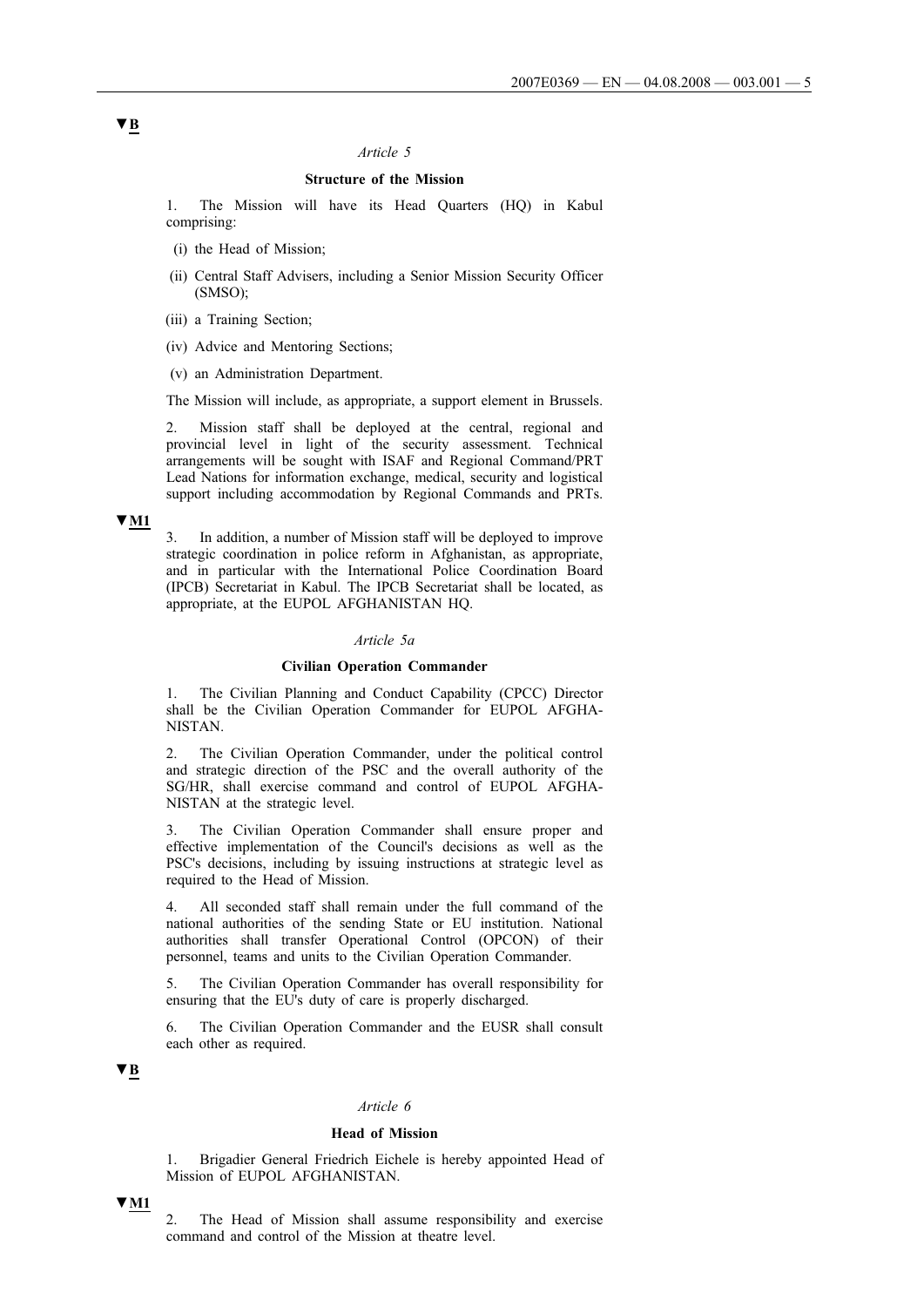3. The Head of Mission shall exercise command and control over personnel, teams and units from contributing States as assigned by the Civilian Operation Commander together with administrative and logistic responsibility including over assets, resources and information put at the disposal of the Mission.

4. The Head of Mission shall issue instructions to all Mission staff, including in this case the support element in Brussels, for the effective conduct of EUPOL AFGHANISTAN in theatre, assuming its coordination and day-to-day management, following the instructions at strategic level of the Civilian Operation Commander.

5. The Head of Mission shall be responsible for the implementation of the Mission's budget. For this purpose, the Head of Mission shall sign a contract with the Commission.

6. The Head of Mission shall be responsible for disciplinary control over the staff. For seconded staff, disciplinary action shall be exercised by the national or EU authority concerned.

7. The Head of Mission shall represent EUPOL AFGHANISTAN in the operations area and shall ensure appropriate visibility of the Mission.

8. The Head of Mission shall coordinate, as appropriate, with other EU actors on the ground. The Head of Mission shall, without prejudice to the chain of command, receive local political guidance from the EUSR.

9. The Head of Mission shall ensure that EUPOL AFGHANISTAN works closely and coordinates with the Government of Afghanistan and relevant international actors, as appropriate, including NATO/ISAF, PRT Lead Nations, UNAMA, and third states currently involved in police reform in Afghanistan.

## **▼B**

#### *Article 7*

#### **Staff**

The numbers and competence of EUPOL AFGHANISTAN staff shall be consistent with the objectives set out in Article 3, the tasks set out in Article 4 and the structure of the Mission set out in Article 5.

2. EUPOL AFGHANISTAN shall consist primarily of staff seconded by Member States or EU institutions.

3. Each Member State or EU institution shall bear the costs related to any of the staff seconded by it, including travel expenses to and from the place of deployment, salaries, medical coverage, and allowances, other than applicable per diems as well as hardship and risk allowances.

4. EUPOL AFGHANISTAN may also recruit international and local staff on a contractual basis as required.

## **▼M1**

5. All staff shall carry out their duties and act in the interest of the Mission. All staff shall respect the security principles and minimum standards established by Council Decision 2001/264/EC of 19 March 2001 adopting the Council's security regulations (1).

## **▼M1**

<sup>(1)</sup> OJ L 101, 11.4.2001, p. 1. Decision as last amended by Decision 2007/438/- EC (OJ L 164, 26.6.2007, p. 24).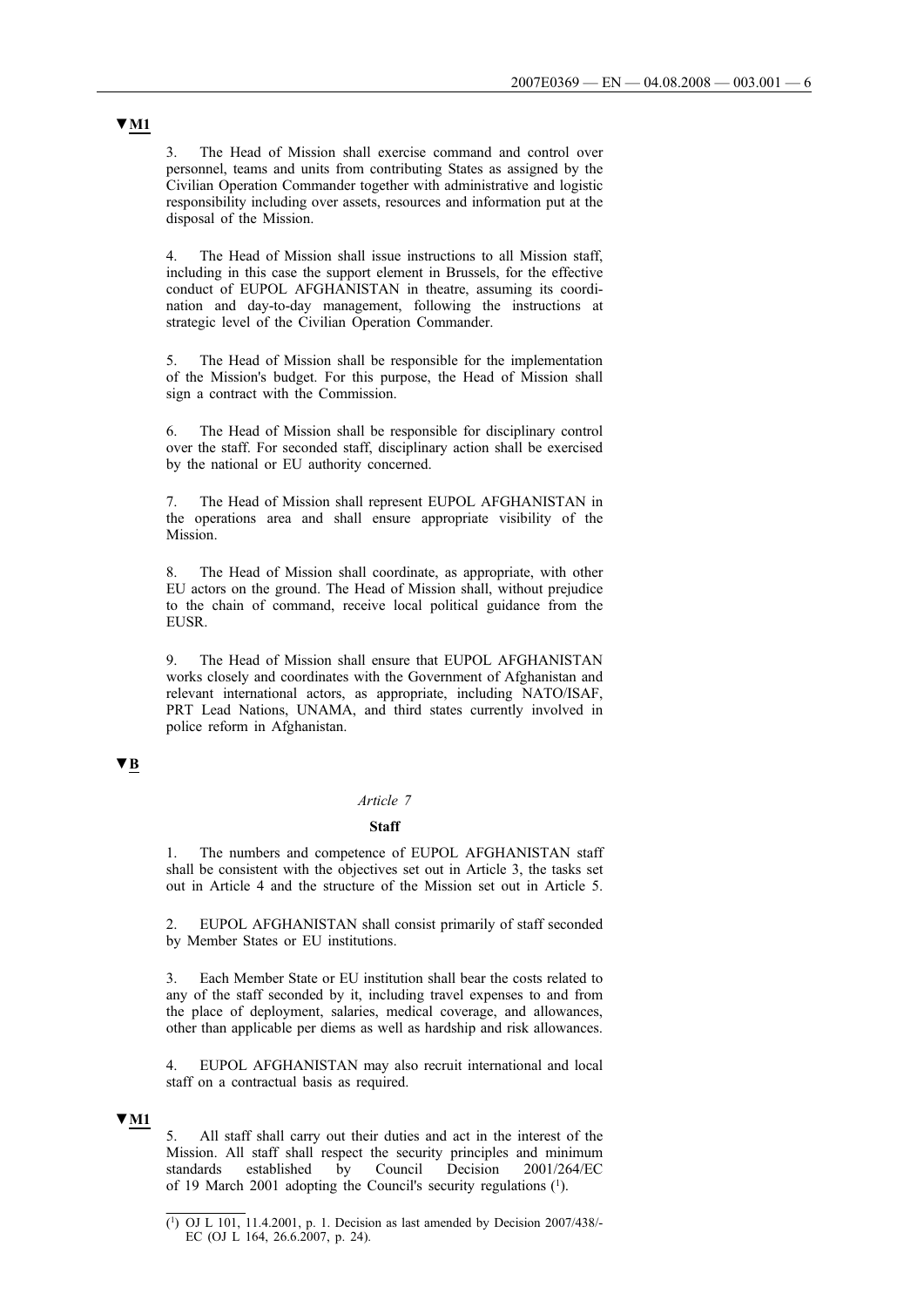## **Status of EUPOL AFGHANISTAN staff**

1. The status of EUPOL AFGHANISTAN staff in Afghanistan, including, where appropriate the privileges, immunities and further guarantees necessary for the completion and smooth functioning of EUPOL AFGHANISTAN shall be laid down in an Agreement to be concluded in accordance with Article 24 of the Treaty. The Secretary-General/High Representative (SG/HR) assisting the Presidency may negotiate such arrangements on its behalf.

2. The State or EU institution having seconded a member of staff shall be responsible for answering any claims linked to the secondment, from or concerning the member of staff. The state or EU institution in question shall be responsible for bringing any action against the person seconded.

3. The conditions of employment and the rights and obligations of international and local civilian staff shall be laid down in contracts between the Head of Mission and the members of staff.

## **▼M1**

## *Article 9*

#### **Chain of Command**

1. EUPOL AFGHANISTAN shall have a unified chain of command, as a crisis management operation.

2. Under the responsibility of the Council, the PSC shall exercise political control and strategic direction of EUPOL AFGHANISTAN.

3. The Civilian Operation Commander, under the political control and strategic direction of the PSC and the overall authority of the SG/HR, is the commander of EUPOL AFGHANISTAN at strategic level and, as such, shall issue instructions to the Head of Mission and provide him with advice and technical support.

4. The Civilian Operation Commander shall report to the Council through the SG/HR.

5. The Head of Mission shall exercise command and control of EUPOL AFGHANISTAN at theatre level and shall be directly responsible to the Civilian Operation Commander.

### *Article 10*

#### **Political control and strategic direction**

1. The PSC shall exercise, under the responsibility of the Council, political control and strategic direction of the Mission. The Council hereby authorises the PSC to take the relevant decisions for this purpose in accordance with Article 25 of the Treaty on the European Union. This authorisation shall include the powers to amend the OPLAN. It shall also include powers to take subsequent decisions regarding the appointment of the Head of Mission. The powers of decision with respect to the objectives and termination of the Mission shall remain vested in the Council.

2. The PSC shall report to the Council at regular intervals.

3. The PSC shall receive on a regular basis and as required reports by the Civilian Operation Commander and the Head of Mission on issues within their areas of responsibility.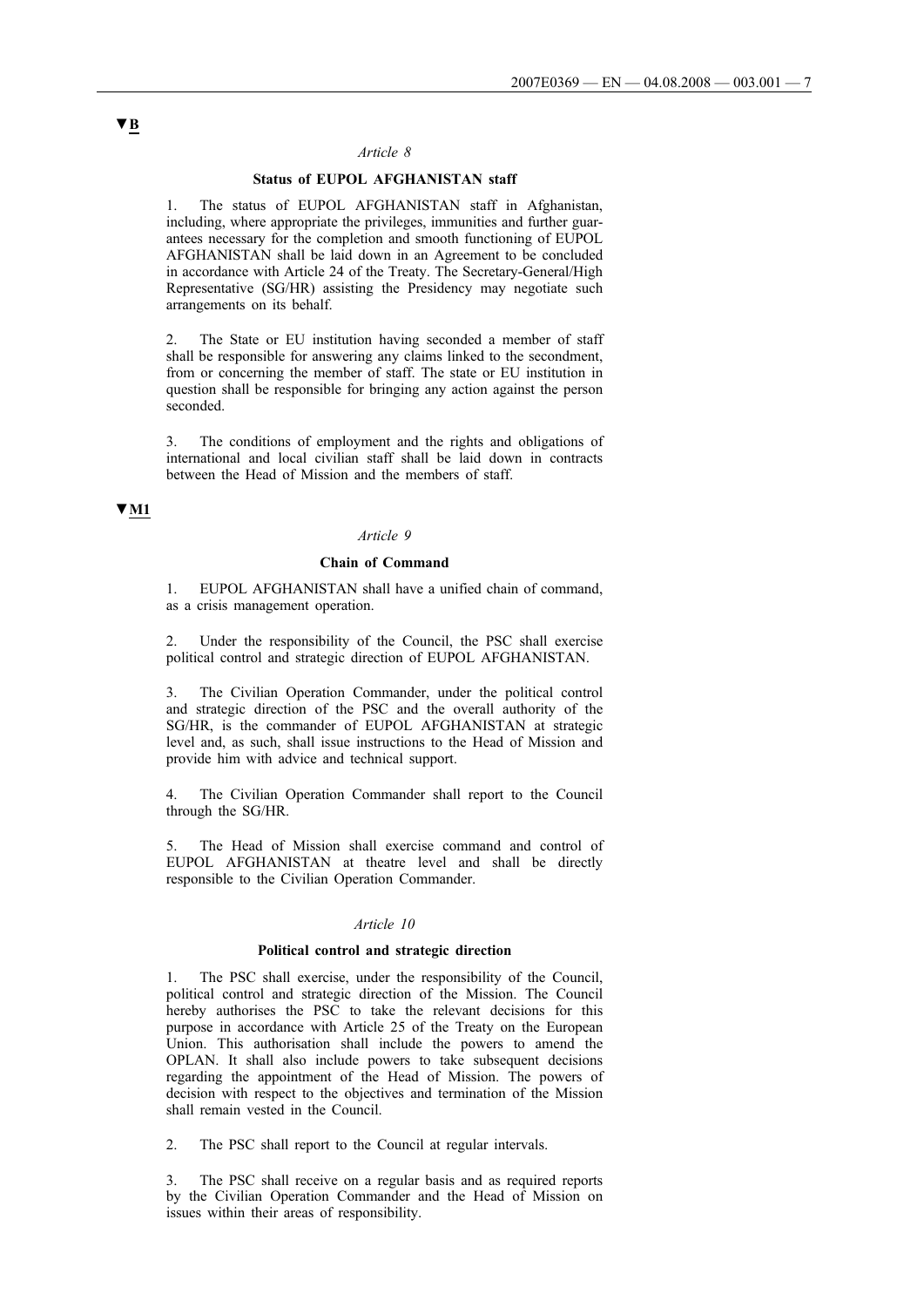## **Security**

1. The Civilian Operation Commander shall direct the Head of Mission's planning of security measures and ensure their proper and effective implementation for EUPOL AFGHANISTAN in accordance with Articles 5a and 9, in coordination with the Council Security Office.

2. The Head of Mission shall be responsible for the security of the operation and for ensuring compliance with minimum security requirements applicable to the operation, in line with the policy of the European Union on the security of personnel deployed outside the EU in an operational capacity under Title V of the Treaty on the European Union and its supporting documents.

3. The Head of Mission shall be assisted by a Senior Mission Security Officer (SMSO), who will report to the Head of Mission and also maintain a close functional relationship with the Council Security Office.

The Head of Mission will appoint Area Security Officers in the provincial and regional Mission locations, who, under the authority of the SMSO will be responsible for the day-to-day management of all security aspects of the respective Mission elements.

5. EUPOL AFGHANISTAN staff shall undergo mandatory security training before their entry into function, in accordance with the OPLAN. They shall also receive regular in-theatre refresher training organised by the SMSO.

## **▼B**

#### *Article 12*

### **Participation of third states**

1. Without prejudice to the EU's decision-making autonomy and its single institutional framework, candidate and other third states may be invited to contribute to EUPOL AFGHANISTAN on the basis that they bear the costs of sending the police experts and/or the civilian staff seconded by them, including salaries, allowances, medical coverage, high risk insurance and travel expenses to and from Afghanistan, and contribute to the running costs of EUPOL AFGHANISTAN as appropriate.

2. The Council hereby authorises the PSC to take the relevant decisions on acceptance of the proposed contributions.

3. Third states making contributions to EUPOL AFGHANISTAN shall have the same rights and obligations in terms of day-to-day management of the operation as Member States taking part in the operation.

4. The PSC shall take appropriate action with regard to participation arrangements and shall, if required, submit a proposal to the Council, including on possible financial participation or contributions in-kind from third states.

5. Detailed arrangements regarding the participation of third states shall be the subject of agreements pursuant to Article 24 of the Treaty and additional technical arrangements as necessary. The SG/ HR assisting the Presidency may negotiate such arrangements on its behalf. Where the EU and a third state have concluded an agreement establishing a framework for the participation of this third state in the EU crisis management operations, the provisions of such an agreement shall apply in the context of this operation.

## **▼M1**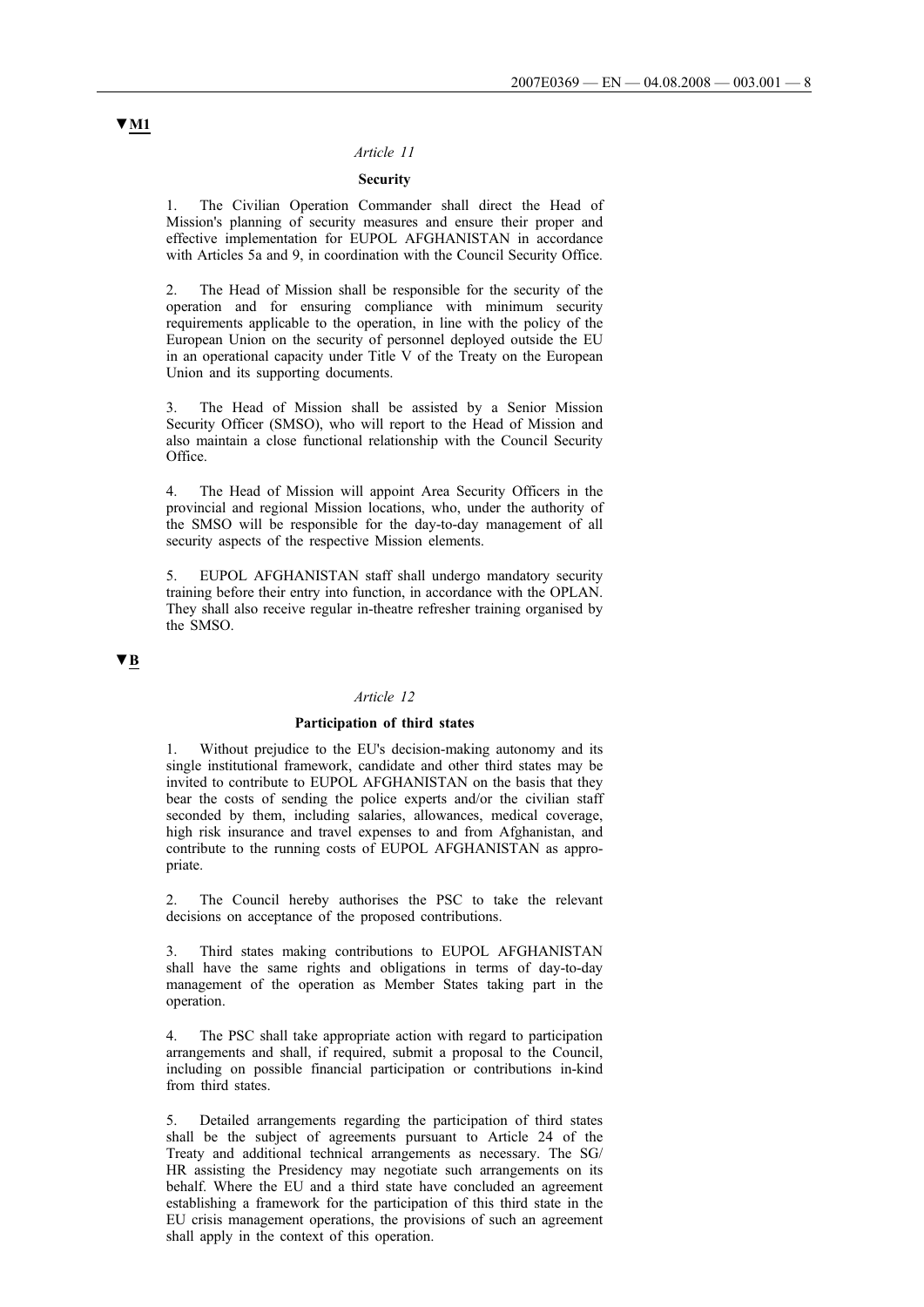### **Financial arrangements**

## **▼M3**

1. The financial reference amount intended to cover the expenditure related to EUPOL AFGHANISTAN until 30 November 2008 shall be EUR 43 600 000.

## **▼M2**

2. The financial reference amount for the remainder of the year 2008, as well as for the years 2009 and 2010 for EUPOL AFGHANISTAN shall be decided by the Council.

### **▼B**

3. All expenditure shall be managed in accordance with the Community rules and procedures applicable to the general budget of the EU, with the exception that any pre-financing shall not remain the property of the Community.

4. The Head of Mission shall report fully to, and be supervised by, the Commission on the activities undertaken in the framework of his contract.

5. Nationals of third states shall be allowed to tender for contracts. Subject to the Commission's approval, the Head of Mission may conclude technical arrangements with Regional Command/PRT lead nations and international actors deployed in Afghanistan regarding the provision of equipment, services and premises to the Mission, notably where security conditions so require.

6. The financial arrangements shall respect the operational requirements of EUPOL AFGHANISTAN, including compatibility of equipment and interoperability of its teams, and shall take into consideration the deployment of staff in Regional Commands and PRTs.

7. The expenditure shall be eligible as from the date of adoption of this Joint Action.

#### *Article 14*

### **Coordination with Community actions**

1. The Council and the Commission shall, each in accordance with their respective powers, ensure consistency between the implementation of this Joint Action and the external activities of the Community in accordance with Article 3 of the Treaty. The Council and the Commission shall cooperate to this end.

The necessary coordination arrangements shall be put in place in the Mission area, as appropriate, as well as in Brussels.

## *Article 15*

#### **Release of classified information**

1. The SG/HR shall be authorised to release to NATO/ISAF EU classified information and documents generated for the purposes of the Mission, in accordance with the Council's security regulations. Local technical arrangements shall be drawn up to facilitate this.

2. The SG/HR shall be authorised to release to third states associated with this Joint Action, as appropriate and in accordance with the needs of the Mission, EU classified information and documents up to the level 'CONFIDENTIEL UE' generated for the purposes of the Mission, in accordance with the Council's security regulations.

3. The SG/HR shall be authorised to release to the United Nations/ UNAMA, as appropriate and in accordance with the operational needs of the Mission, EU classified information and documents up to the level